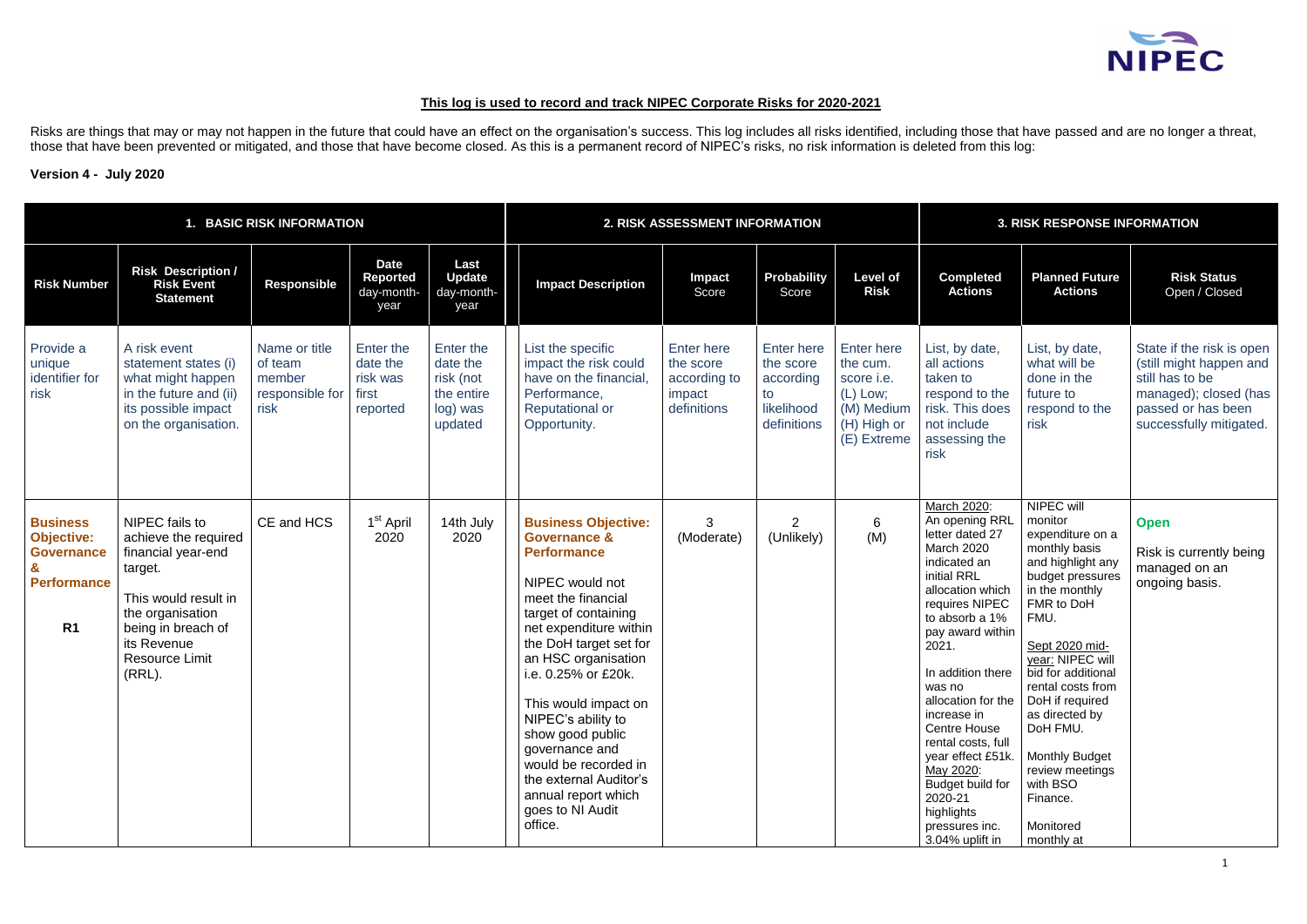|  |  |  |  |  | <b>BSO SLA costs</b><br>for 2020-21.                                                                                                                                                                                                                                                      |
|--|--|--|--|--|-------------------------------------------------------------------------------------------------------------------------------------------------------------------------------------------------------------------------------------------------------------------------------------------|
|  |  |  |  |  | June 2020:<br>Month 2 FMR<br>submitted to<br>DoH showed a<br>deficit of £21k<br>due to awaiting<br>TRF allocation.<br>Spend of £83k<br>TRF against<br>Core budget<br>pending the<br>allocation,<br>NIPEC'S core<br>spend against<br>opening<br>allocation<br>showed a<br>surplus of £62k. |
|  |  |  |  |  |                                                                                                                                                                                                                                                                                           |
|  |  |  |  |  |                                                                                                                                                                                                                                                                                           |
|  |  |  |  |  |                                                                                                                                                                                                                                                                                           |
|  |  |  |  |  |                                                                                                                                                                                                                                                                                           |
|  |  |  |  |  |                                                                                                                                                                                                                                                                                           |
|  |  |  |  |  |                                                                                                                                                                                                                                                                                           |

| A costs<br>21.<br><u>:0:</u><br>FMR<br>d to                                               | <b>Business Team</b><br>meetings and one<br>to one meetings<br>between CE and<br>HCS.       |  |
|-------------------------------------------------------------------------------------------|---------------------------------------------------------------------------------------------|--|
| wed a<br>£21k<br>vaiting<br>cation.<br>£83k<br>inst<br>lget<br>:he<br>١,<br>core<br>ainst | Quarterly<br>monitoring at the<br><b>Council and Audit</b><br>& Risk Committee<br>meetings. |  |
| Ì<br>ì<br>f £62k.                                                                         |                                                                                             |  |
|                                                                                           |                                                                                             |  |
|                                                                                           |                                                                                             |  |
|                                                                                           |                                                                                             |  |
|                                                                                           |                                                                                             |  |
|                                                                                           |                                                                                             |  |
|                                                                                           |                                                                                             |  |
|                                                                                           |                                                                                             |  |
|                                                                                           |                                                                                             |  |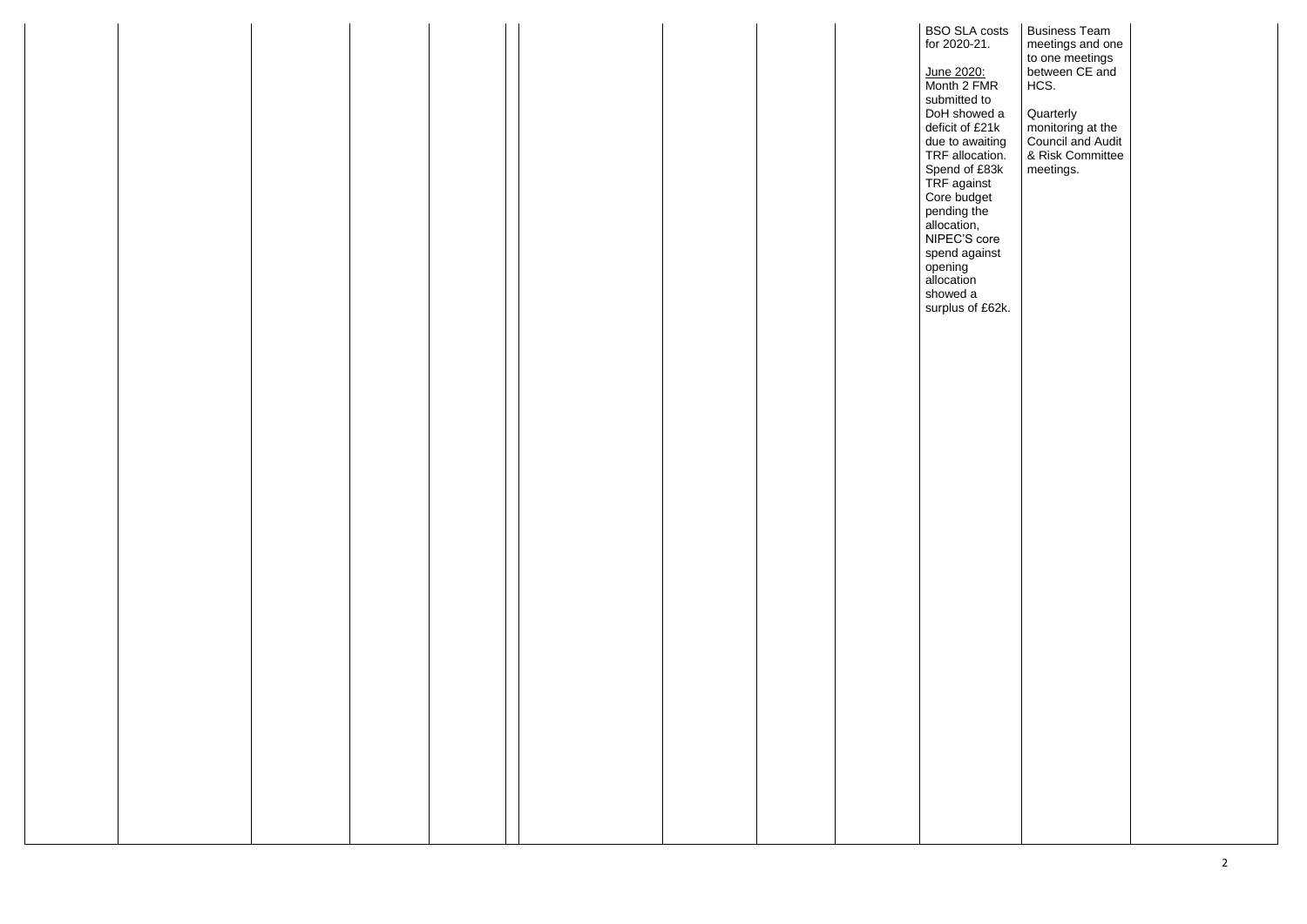| 1. BASIC RISK INFORMATION                                                                         |                                                                                                                                    |                                                               |                                                        |                                                                         | 2. RISK ASSESSMENT INFORMATION                                                                                                                                                                                                                                                                                                                                                                                                                                                                                                                                                                                                                                                                                                                                                |                                                                         |                                                                                | <b>3. RISK RESPONSE INFORMATION</b>                                                                   |                                                                                                                                                                                                                                                                                                                                                                                                                                                             |                                                                                                                                                                                                                                                                                                                                                                                                                  |                                                                                                                                                   |
|---------------------------------------------------------------------------------------------------|------------------------------------------------------------------------------------------------------------------------------------|---------------------------------------------------------------|--------------------------------------------------------|-------------------------------------------------------------------------|-------------------------------------------------------------------------------------------------------------------------------------------------------------------------------------------------------------------------------------------------------------------------------------------------------------------------------------------------------------------------------------------------------------------------------------------------------------------------------------------------------------------------------------------------------------------------------------------------------------------------------------------------------------------------------------------------------------------------------------------------------------------------------|-------------------------------------------------------------------------|--------------------------------------------------------------------------------|-------------------------------------------------------------------------------------------------------|-------------------------------------------------------------------------------------------------------------------------------------------------------------------------------------------------------------------------------------------------------------------------------------------------------------------------------------------------------------------------------------------------------------------------------------------------------------|------------------------------------------------------------------------------------------------------------------------------------------------------------------------------------------------------------------------------------------------------------------------------------------------------------------------------------------------------------------------------------------------------------------|---------------------------------------------------------------------------------------------------------------------------------------------------|
| <b>Risk Number</b>                                                                                | <b>Risk Description /</b><br><b>Risk Event</b><br><b>Statement</b>                                                                 | Responsible                                                   | <b>Date</b><br>Reported<br>day-month-<br>year          | Last<br><b>Update</b><br>day-month-<br>year                             | <b>Impact Description</b>                                                                                                                                                                                                                                                                                                                                                                                                                                                                                                                                                                                                                                                                                                                                                     | Impact<br>Score                                                         | Probability<br>Score                                                           | <b>Level of</b><br><b>Risk</b>                                                                        | <b>Completed</b><br><b>Actions</b>                                                                                                                                                                                                                                                                                                                                                                                                                          | <b>Planned Future</b><br><b>Actions</b>                                                                                                                                                                                                                                                                                                                                                                          | <b>Risk Status</b><br>Open / Closed                                                                                                               |
| Provide a<br>unique<br>identifier for<br>risk                                                     | A risk event<br>statement states (i)<br>what might happen<br>in the future and (ii)<br>its possible impact<br>on the organisation. | Name or title<br>of team<br>member<br>responsible for<br>risk | Enter the<br>date the<br>risk was<br>first<br>reported | Enter the<br>date the<br>risk (not<br>the entire<br>log) was<br>updated | List the specific<br>impact the risk could<br>have on the financial<br>Performance,<br><b>Reputational or</b><br>Opportunity.                                                                                                                                                                                                                                                                                                                                                                                                                                                                                                                                                                                                                                                 | <b>Enter here</b><br>the score<br>according to<br>impact<br>definitions | <b>Enter here</b><br>the score<br>according<br>to<br>likelihood<br>definitions | <b>Enter here</b><br>the cum.<br>score i.e.<br>$(L)$ Low;<br>(M) Medium<br>(H) High or<br>(E) Extreme | List, by date,<br>all actions<br>taken to<br>respond to the<br>risk. This does<br>not include<br>assessing the<br>risk                                                                                                                                                                                                                                                                                                                                      | List, by date,<br>what will be<br>done in the<br>future to<br>respond to the<br>risk                                                                                                                                                                                                                                                                                                                             | State if the risk is open<br>(still might happen and<br>still has to be<br>managed); closed (has<br>passed or has been<br>successfully mitigated. |
| <b>Business</b><br><b>Objective:</b><br><b>Governance</b><br><b>Performance</b><br>R <sub>2</sub> | Unable to fully<br>achieve its business<br>objectives as stated<br>in the draft 'NIPEC<br><b>Business Plan</b><br>2020-21'         | Senior<br>Management<br>Team                                  | 1st April<br>2020                                      | 14th July<br>2020                                                       | <b>Business Objective:</b><br><b>Governance &amp;</b><br><b>Performance</b><br>Due to emergency<br>responses to Covid 19<br><b>NIPECs stakeholders</b><br>cannot engage in the<br>majority of<br>professional business<br>plan objectives. In<br>addition the<br>organisation is<br>refocusing core<br>business on the<br>COVID response<br>including regional<br>work and the<br>redeployment of some<br>professional staff time<br>to COVID related work<br>e.g. supporting the<br>PHA. In addition home<br>working processes<br>have been put in<br>place to adhere to the<br>Government's working<br>at home direction-this<br>could result in the<br>organisation being<br>unable to fully achieve<br>its business objectives<br>as stated in the<br><b>DRAFT 'NIPEC</b> | (Major)                                                                 | 3<br>(Possible)                                                                | 12<br>(H)                                                                                             | Liaison with<br><b>NIPEC Chair at</b><br>outset and<br>Sponsor<br>Branch are<br>kept informed<br>of contingency<br>arrangements.<br>March 2020:<br>Covid-19<br>Emergency<br>SOPs drafted<br>and shared<br>with staff.<br>March 2020:<br>Twice weekly<br><b>SITREP</b><br>meetings for<br>the Business<br>Team to<br>monitor work<br>ongoing.<br>May 2020:<br>Review of<br>SOPs.<br>May 2020:<br>Review of the<br>requirement for<br>weekly<br><b>SITREP</b> | Continuation of<br>the monthly<br>business team<br>meetings and<br>keeping sponsor<br>branch the<br>Council and<br><b>Audit and Risk</b><br>committee<br>updated<br>Monitored<br>monthly at<br><b>Business Team</b><br>meetings and<br>one to one<br>meetings<br>between CE<br>and the senior<br>management<br>team staff.<br>Quarterly<br>reporting to<br>Council and<br>Audit & Risk<br>Committee<br>meetings. | <b>Open</b><br>Risk is currently being<br>managed on an<br>ongoing basis.                                                                         |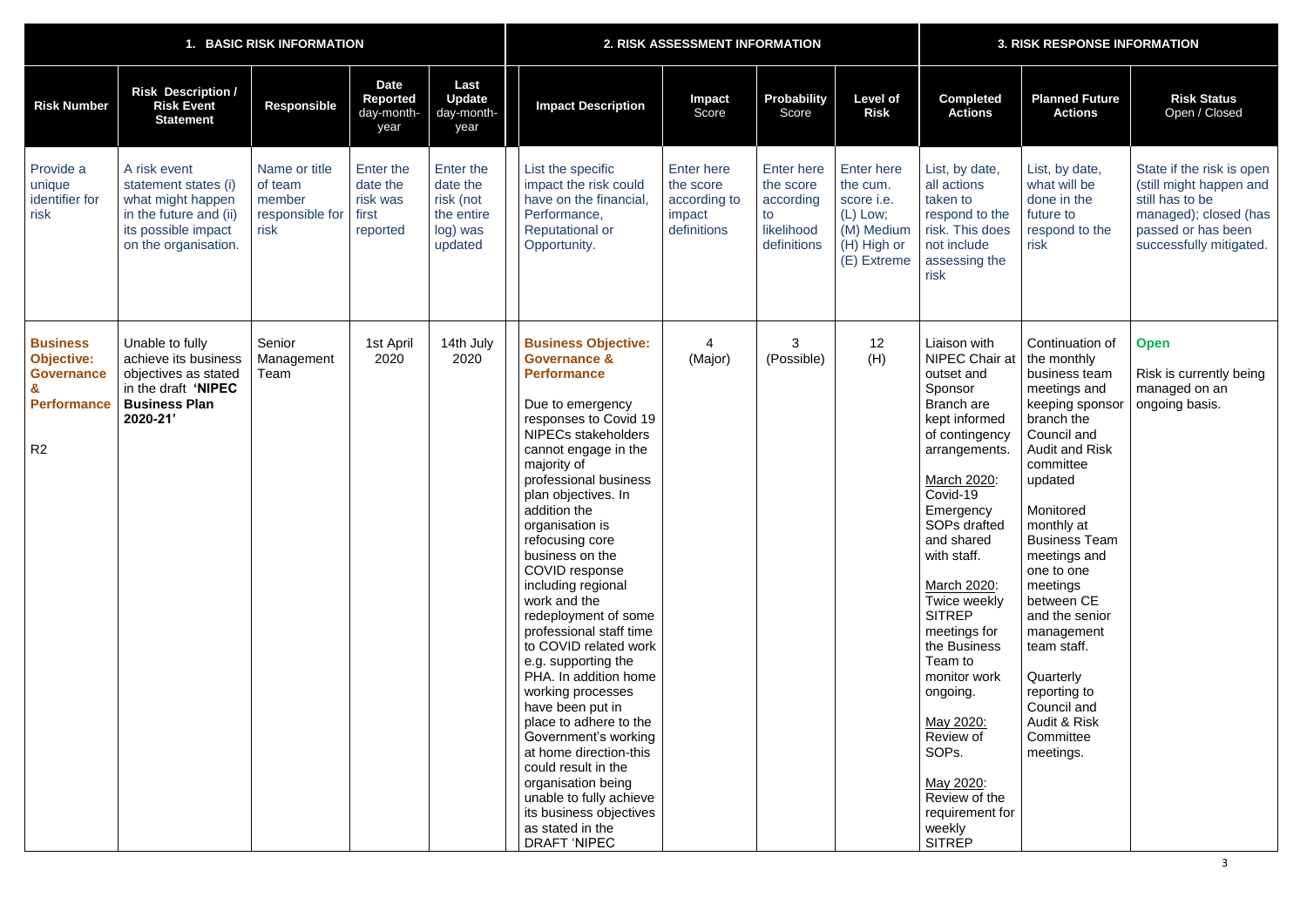|  | Business Plan 2020-<br>21.' (Draft submitted<br>for approval to DoH-<br>response awaited).<br>May necessitate<br>review of plan and/or<br>new business<br>objectives being<br>developed for 20-21 | meetings.<br>June 2020:<br>A Covid-19<br>work plan<br>along with a<br>core work plan<br>was presented<br>to NIPEC<br>Council<br>meeting on<br>$24th$ and<br>shared with<br>DoH sponsor<br>branch. |  |
|--|---------------------------------------------------------------------------------------------------------------------------------------------------------------------------------------------------|---------------------------------------------------------------------------------------------------------------------------------------------------------------------------------------------------|--|
|--|---------------------------------------------------------------------------------------------------------------------------------------------------------------------------------------------------|---------------------------------------------------------------------------------------------------------------------------------------------------------------------------------------------------|--|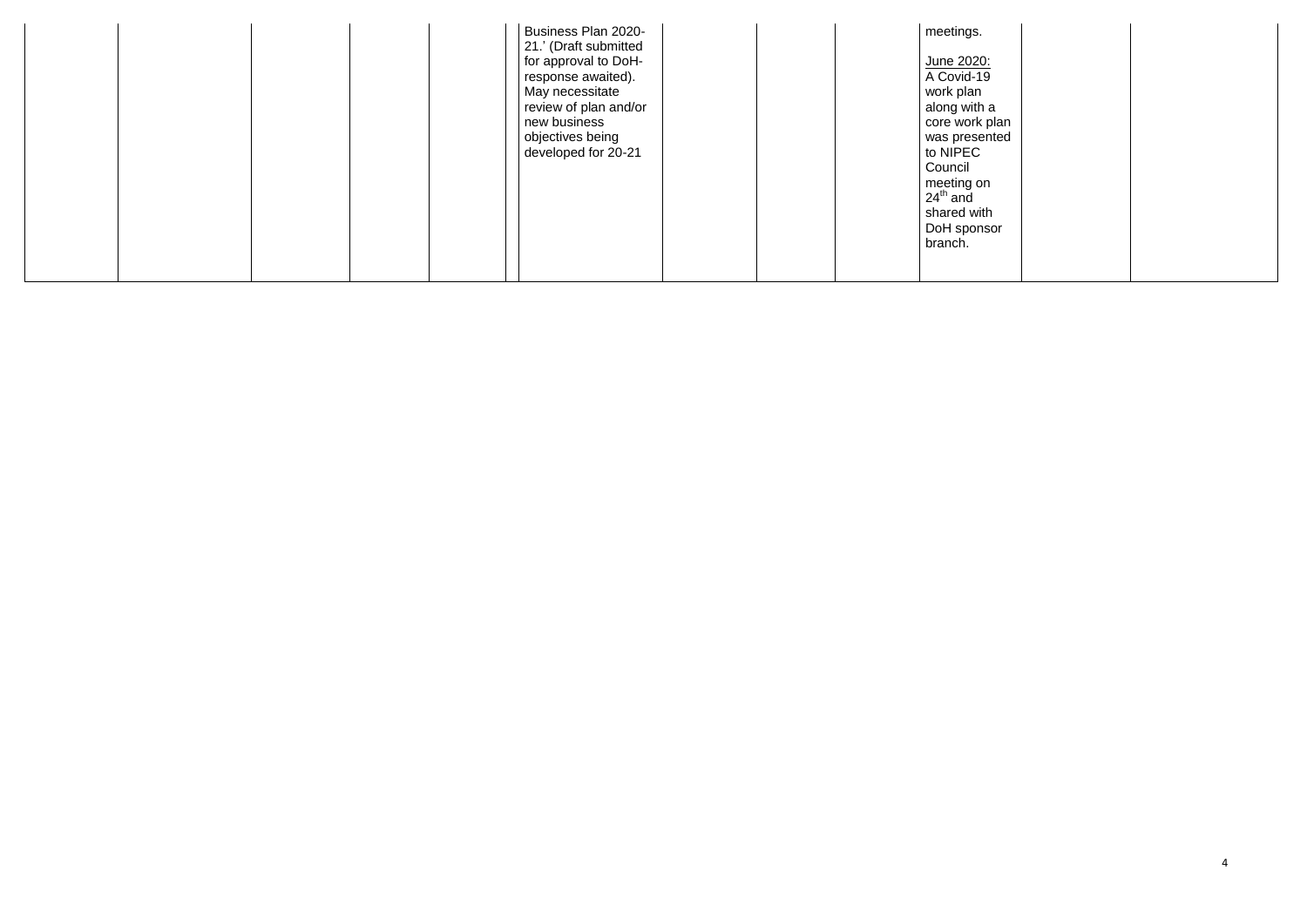| <b>BASIC RISK INFORMATION</b>                                                                                     |                                                                                                                                    |                                                                       |                                                        |                                                                         | 2. RISK ASSESSMENT INFORMATION                                                                                                                                                                                                                                                                                                                                                                                                                                    |                                                                  |                                                                                |                                                                                                | <b>3. RISK RESPONSE INFORMATION</b>                                                                                                                                                                                                                                                                                                                                                                                                                                                             |                                                                                                                                                                                                                                                                                                                                                                                                                         |                                                                                                                                                   |  |
|-------------------------------------------------------------------------------------------------------------------|------------------------------------------------------------------------------------------------------------------------------------|-----------------------------------------------------------------------|--------------------------------------------------------|-------------------------------------------------------------------------|-------------------------------------------------------------------------------------------------------------------------------------------------------------------------------------------------------------------------------------------------------------------------------------------------------------------------------------------------------------------------------------------------------------------------------------------------------------------|------------------------------------------------------------------|--------------------------------------------------------------------------------|------------------------------------------------------------------------------------------------|-------------------------------------------------------------------------------------------------------------------------------------------------------------------------------------------------------------------------------------------------------------------------------------------------------------------------------------------------------------------------------------------------------------------------------------------------------------------------------------------------|-------------------------------------------------------------------------------------------------------------------------------------------------------------------------------------------------------------------------------------------------------------------------------------------------------------------------------------------------------------------------------------------------------------------------|---------------------------------------------------------------------------------------------------------------------------------------------------|--|
| <b>Risk Number</b>                                                                                                | <b>Risk Description /</b><br><b>Risk Event</b><br><b>Statement</b>                                                                 | <b>Responsible</b>                                                    | <b>Date</b><br><b>Reported</b><br>day-month-<br>year   | Last<br><b>Update</b><br>day-month-<br>year                             | <b>Impact Description</b>                                                                                                                                                                                                                                                                                                                                                                                                                                         | <b>Impact</b><br>Score                                           | Probability<br>Score                                                           | <b>Level of</b><br><b>Risk</b>                                                                 | <b>Completed</b><br><b>Actions</b>                                                                                                                                                                                                                                                                                                                                                                                                                                                              | <b>Planned Future</b><br><b>Actions</b>                                                                                                                                                                                                                                                                                                                                                                                 | <b>Risk Status</b><br>Open / Closed                                                                                                               |  |
| Provide a<br>unique<br>identifier for<br>risk                                                                     | A risk event<br>statement states (i)<br>what might happen<br>in the future and (ii)<br>its possible impact<br>on the organisation. | Name or title<br>of team<br>member<br>responsible for<br>risk         | Enter the<br>date the<br>risk was<br>first<br>reported | Enter the<br>date the<br>risk (not<br>the entire<br>log) was<br>updated | List the specific<br>impact the risk could<br>have on the financial<br>Performance,<br><b>Reputational or</b><br>Opportunity.                                                                                                                                                                                                                                                                                                                                     | Enter here the<br>score<br>according to<br>impact<br>definitions | <b>Enter here</b><br>the score<br>according<br>to<br>likelihood<br>definitions | Enter here<br>the cum.<br>score i.e.<br>$(L)$ Low;<br>(M) Medium<br>(H) High or<br>(E) Extreme | List, by date,<br>all actions<br>taken to<br>respond to the<br>risk. This does<br>not include<br>assessing the<br>risk                                                                                                                                                                                                                                                                                                                                                                          | List, by date,<br>what will be<br>done in the<br>future to<br>respond to the<br>risk                                                                                                                                                                                                                                                                                                                                    | State if the risk is open<br>(still might happen and<br>still has to be<br>managed); closed (has<br>passed or has been<br>successfully mitigated. |  |
| <b>Business</b><br><b>Objective:</b><br><b>Governance</b><br>$\mathbf{g}$<br><b>Performance</b><br>R <sub>3</sub> | Risk of a cyber<br>security breach that<br>results in the<br>unavailability of<br>systems that<br>facilitate HSC<br>services.      | <b>BSO Director</b><br>CCP / Head of<br><b>BSO ITS</b><br>& NIPEC SMT | 1 <sup>st</sup> April<br>2020                          | 14th July<br>2020                                                       | <b>Business</b><br><b>Objective:</b><br><b>Governance &amp;</b><br><b>Performance</b><br>Causing: disruption<br>to services and / or<br>held information<br>being compromised,<br>leading to<br>unauthorised access<br>affecting the<br>confidentiality and<br>integrity of<br>information, resulting<br>in a breach of<br>regulatory<br>compliance, statutory<br>obligations, and the<br>potential for fines in<br>addition to resulting<br>reputational damage. | (Major)                                                          | 3<br>(Possible)                                                                | 12<br>(H)                                                                                      | May 2020:<br>Completion of<br><b>Cyber Security</b><br>questionnaire<br>as part of the<br><b>PWC</b> fieldwork<br>for year-end<br>accounts.<br><b>Technical</b><br><b>Infrastructure</b><br><b>HSC</b> security<br>hardware (e.g.<br>firewalls) /<br><b>HSC</b> security<br>software<br>(threat<br>detection,<br>antivirus, email<br>& web filtering)<br>Server / Client<br>Patching / 3rd<br>party / Secure<br>Remote<br>Access / Data<br>& System<br>Backups.<br>Policy /<br><b>Processes</b> | July 2020:<br>HoCS to<br>arrange meeting<br>with Manager<br>for HSC<br>Programme for<br><b>Cyber Security</b><br>to discuss<br>mitigation of<br>risks.<br>May 2020:<br>HoCS annual<br><b>SLA meeting</b><br>with BSO ITS.<br>Take forward<br>the achievement<br>of Information<br>Security<br>Management<br>best practice &<br>standards<br>aligned to the<br>international<br>best practice<br>standards,<br>ISO27001. | <b>Open</b><br>Risk is currently being<br>managed on an<br>ongoing basis.                                                                         |  |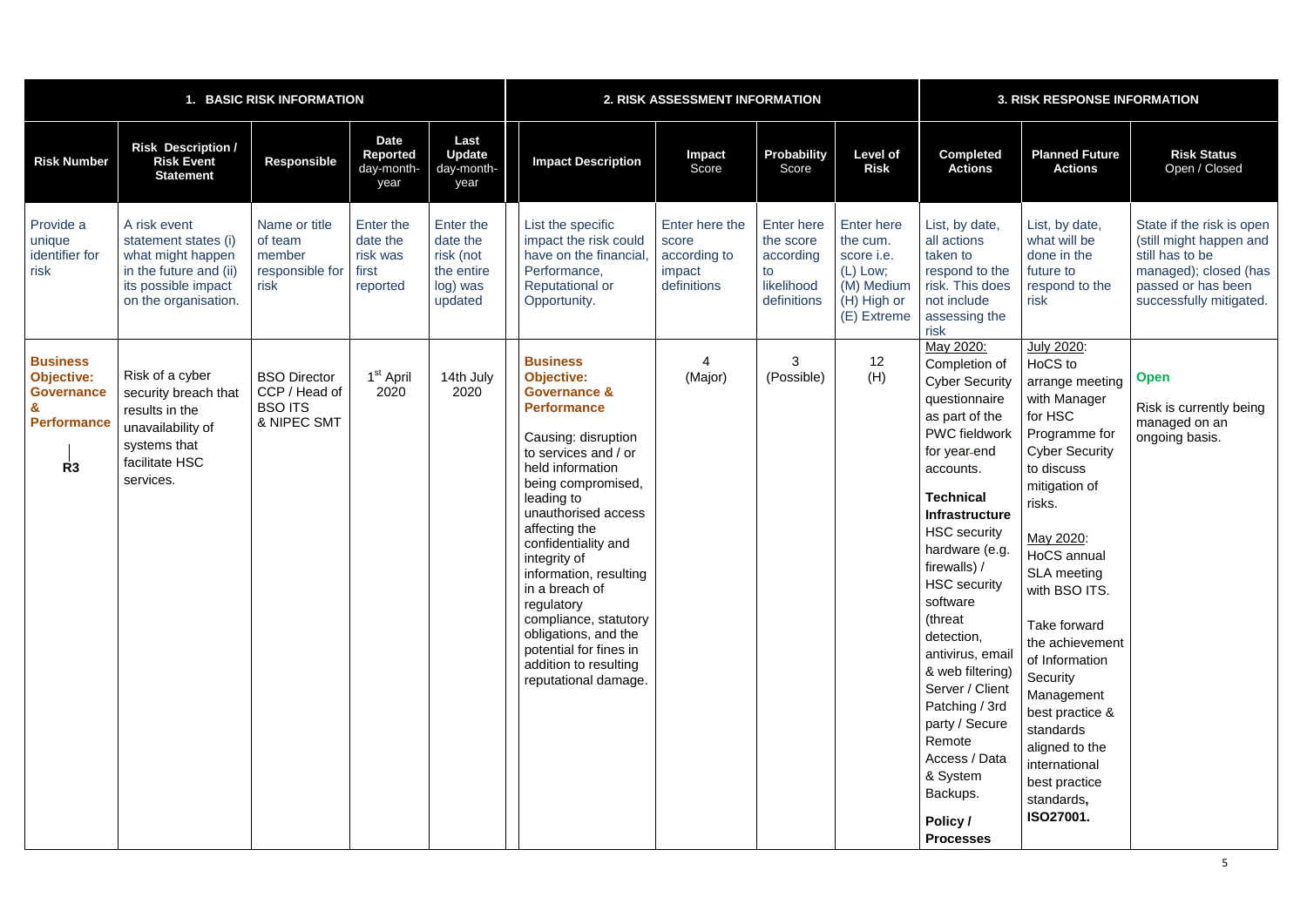| Plans /<br>Service /<br><b>Business</b><br>Plans /<br>Regional<br><b>User</b><br>through<br>Induction<br>Policy /<br>Policy /<br>3rd party<br>Contracts / |  | Regional and<br>Local<br>ICT/Informatio<br>n Security<br>Policies / Data<br>Protection<br>Policy /<br>Change<br>Control<br>Processes /<br><b>User Account</b><br>Management<br>processes /<br><b>Disaster</b><br>Recovery<br>Emergency<br>Planning &<br>Continuity<br><b>Corporate Risk</b><br>Management<br>Framework,<br>Processes &<br>Monitoring /<br><b>Behaviours</b><br>Influenced<br>Mandatory<br>Training / HR<br>Disciplinary<br>Contract of<br>Employment / |
|-----------------------------------------------------------------------------------------------------------------------------------------------------------|--|------------------------------------------------------------------------------------------------------------------------------------------------------------------------------------------------------------------------------------------------------------------------------------------------------------------------------------------------------------------------------------------------------------------------------------------------------------------------|
|-----------------------------------------------------------------------------------------------------------------------------------------------------------|--|------------------------------------------------------------------------------------------------------------------------------------------------------------------------------------------------------------------------------------------------------------------------------------------------------------------------------------------------------------------------------------------------------------------------------------------------------------------------|

| nd                                    | Keep updated<br>via the                                                                                                                                                                                                                            |  |
|---------------------------------------|----------------------------------------------------------------------------------------------------------------------------------------------------------------------------------------------------------------------------------------------------|--|
| atio                                  | <b>Regional Cyber</b><br><b>Security Forum</b>                                                                                                                                                                                                     |  |
| )ata<br>$\sqrt{2}$<br>unt<br>ent<br>I | on<br>developments<br>and maintain a<br>shared cyber<br>security<br>effective<br>approach.<br>Ensure uptake<br>of HSC wide<br>user<br>behaviours<br>awareness<br>training and<br>adopt this as<br>mandatory<br>training (report<br>on % achieved). |  |
| Risk                                  | <b>Enable Senior</b>                                                                                                                                                                                                                               |  |
| ent<br>٢,<br>&<br>$\sqrt{2}$<br>'S    | Management of<br>organisation to<br>have robust<br>understanding<br>of the cyber and<br>information<br>security issues<br>(report on<br>training<br>including e-<br>learning<br>uptake).                                                           |  |
|                                       |                                                                                                                                                                                                                                                    |  |
| HR<br>ý<br>f<br>nt /                  |                                                                                                                                                                                                                                                    |  |
| SS<br>ts.                             |                                                                                                                                                                                                                                                    |  |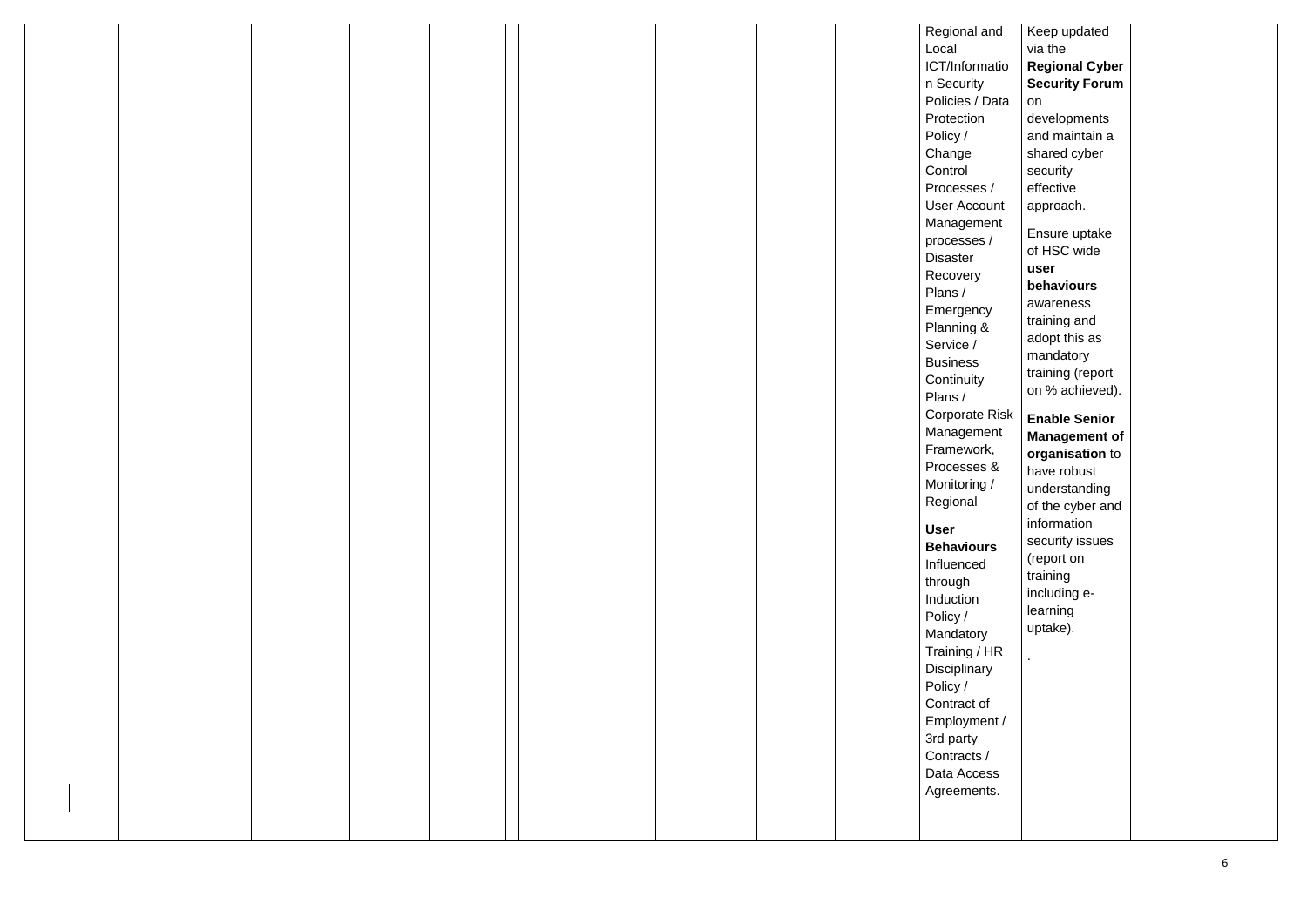|                                                                                                   |                                                                                                                                                                                      | <b>BASIC RISK INFORMATION</b>                                         |                                                        |                                                                         | 2. RISK ASSESSMENT INFORMATION                                                                                                                                                                                                                                                     |                                                                  |                                                                                |                                                                                                            | <b>3. RISK RESPONSE INFORMATION</b>                                                                                                                                                                                                                                                                                                                                                                                                                            |                                                                                                                                                                                                                                                                                                                                                                                                                                                                                                  |                                                                                                                                                   |  |
|---------------------------------------------------------------------------------------------------|--------------------------------------------------------------------------------------------------------------------------------------------------------------------------------------|-----------------------------------------------------------------------|--------------------------------------------------------|-------------------------------------------------------------------------|------------------------------------------------------------------------------------------------------------------------------------------------------------------------------------------------------------------------------------------------------------------------------------|------------------------------------------------------------------|--------------------------------------------------------------------------------|------------------------------------------------------------------------------------------------------------|----------------------------------------------------------------------------------------------------------------------------------------------------------------------------------------------------------------------------------------------------------------------------------------------------------------------------------------------------------------------------------------------------------------------------------------------------------------|--------------------------------------------------------------------------------------------------------------------------------------------------------------------------------------------------------------------------------------------------------------------------------------------------------------------------------------------------------------------------------------------------------------------------------------------------------------------------------------------------|---------------------------------------------------------------------------------------------------------------------------------------------------|--|
| <b>Risk Number</b>                                                                                | <b>Risk Description /</b><br><b>Risk Event</b><br><b>Statement</b>                                                                                                                   | <b>Responsible</b>                                                    | <b>Date</b><br><b>Reported</b><br>day-month-<br>year   | Last<br><b>Update</b><br>day-month-<br>year                             | <b>Impact Description</b>                                                                                                                                                                                                                                                          | Impact<br>Score                                                  | <b>Probability</b><br>Score                                                    | <b>Level of</b><br><b>Risk</b>                                                                             | <b>Completed</b><br><b>Actions</b>                                                                                                                                                                                                                                                                                                                                                                                                                             | <b>Planned Future</b><br><b>Actions</b>                                                                                                                                                                                                                                                                                                                                                                                                                                                          | <b>Risk Status</b><br>Open / Closed                                                                                                               |  |
| Provide a<br>unique<br>identifier for<br>risk                                                     | A risk event<br>statement states (i)<br>what might happen<br>in the future and (ii)<br>its possible impact<br>on the organisation.                                                   | Name or title<br>of team<br>member<br>responsible for<br>risk         | Enter the<br>date the<br>risk was<br>first<br>reported | Enter the<br>date the<br>risk (not<br>the entire<br>log) was<br>updated | List the specific<br>impact the risk could<br>have on the financial<br>Performance,<br><b>Reputational or</b><br>Opportunity.                                                                                                                                                      | Enter here the<br>score<br>according to<br>impact<br>definitions | <b>Enter here</b><br>the score<br>according<br>to<br>likelihood<br>definitions | <b>Enter here</b><br>the cum.<br>score <i>i.e.</i><br>(L) Low;<br>(M) Medium<br>(H) High or<br>(E) Extreme | List, by date,<br>all actions<br>taken to<br>respond to the<br>risk. This does<br>not include<br>assessing the<br>risk                                                                                                                                                                                                                                                                                                                                         | List, by date,<br>what will be<br>done in the<br>future to<br>respond to the<br>risk                                                                                                                                                                                                                                                                                                                                                                                                             | State if the risk is open<br>(still might happen and<br>still has to be<br>managed); closed (has<br>passed or has been<br>successfully mitigated. |  |
| <b>Business</b><br><b>Objective:</b><br><b>Governance</b><br><b>Performance</b><br>R <sub>4</sub> | Risk of failure to<br>have a sufficiently<br>tested<br>organisational<br>response to a cyber<br>incident/attack, and<br>recovery plan to<br>support ongoing<br>delivery of services. | <b>BSO Director</b><br>CCP / Head of<br><b>BSO ITS</b><br>& NIPEC SMT | 1 <sup>st</sup> April<br>2020                          | 14th July<br>2020                                                       | <b>Business</b><br><b>Objective:</b><br><b>Governance &amp;</b><br><b>Performance</b><br>Inability to deliver an<br>appropriate level of<br>service to our service<br>users in the event of<br>any disruption<br>resulting in potential<br>performance and<br>reputational damage. | (Major)                                                          | $\overline{2}$<br>(Unlikely)                                                   | 8<br>(H)                                                                                                   | <b>The</b><br>organisation<br>has a<br>developed and<br>tested<br><b>Business</b><br><b>Continuity Plan</b><br>and<br>Emergency<br>Planning<br>arrangements.<br>The BCP was<br>tested in<br>October 2019.<br>June/ July<br>2020:<br>Drafting of Rtn<br>to Work Risk<br>Assessment &<br>SOPS / Action<br>Plan for Cov-<br>19.<br>May 2020:<br>Completion of<br><b>Cyber Security</b><br>questionnaire<br>as part of the<br><b>PWC fieldwork</b><br>for year-end | July 2020:<br>Commencement<br>of Risk<br>Assessment<br>Action Plan for<br>Rtn to Office<br>Working.<br>HoCS to<br>arrange meeting<br>with Manager<br>for HSC<br>Programme for<br><b>Cyber Security</b><br>to discuss<br>mitigation of<br>risks.<br>Test the<br>organisation's<br><b>Business</b><br><b>Continuity Plan</b><br>and Emergency<br>Planning<br>arrangements in<br>co-operation<br>with the regional<br>adopted Cyber<br>incident<br>response action<br>plan to ensure<br>appropriate | <b>Open</b><br>Risk is currently being<br>managed on an<br>ongoing basis.                                                                         |  |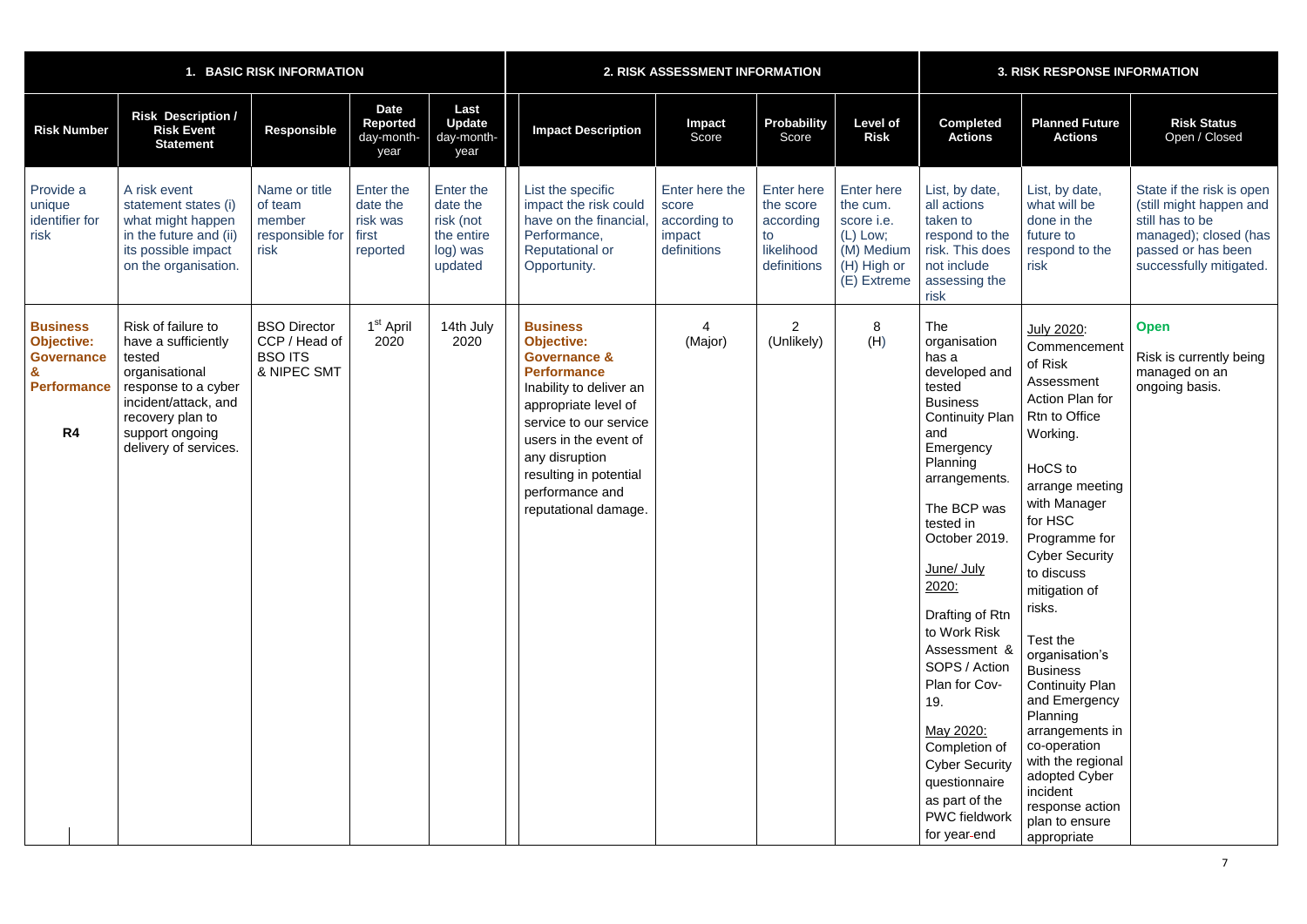|  |  |  |  | accounts.                                                                                                                                                                                                                                               |
|--|--|--|--|---------------------------------------------------------------------------------------------------------------------------------------------------------------------------------------------------------------------------------------------------------|
|  |  |  |  | May 2020:<br>HoCS annual<br>SLA meeting<br>with BSO ITS.                                                                                                                                                                                                |
|  |  |  |  | March 20:<br>request to BSO<br>for ITS<br>assurance<br>statement to<br>replace CAS.                                                                                                                                                                     |
|  |  |  |  | March 20:<br>Update of<br>NIPEC BCP in<br>response to<br>the Covid-19<br>outbreak<br>including<br>Implementation<br>of NIPEC<br>Standard<br>Operating<br>Procedures<br>Covid-19 to<br>ensure<br>appropriate IT<br>arrangements<br>to facilitate<br>Home |
|  |  |  |  | Working.                                                                                                                                                                                                                                                |

| ual<br>ng<br>TS. | lines of<br>communication<br>and decision<br>making are in<br>place.                  |  |
|------------------|---------------------------------------------------------------------------------------|--|
|                  | April/May 2020:                                                                       |  |
| <b>BSO</b>       | Inclusion of<br>provisional BSO                                                       |  |
|                  | <b>ITS</b> Letter of                                                                  |  |
| to<br>S.         | Assurance in<br>the post CAS                                                          |  |
|                  | assessment to                                                                         |  |
|                  | be presented to<br><b>NIPEC A&amp;R</b>                                               |  |
| P in<br>0<br>19  | committee May<br>2020.                                                                |  |
| ation            | <b>Ongoing review</b><br>of NIPEC Covid-<br>19 SOPS &<br><b>BCP</b> to ensure<br>that |  |
| S<br>Ć           | arrangements<br>continue to<br>support staff                                          |  |
| Fl e<br>nts      | home working.                                                                         |  |
|                  |                                                                                       |  |
|                  |                                                                                       |  |
|                  |                                                                                       |  |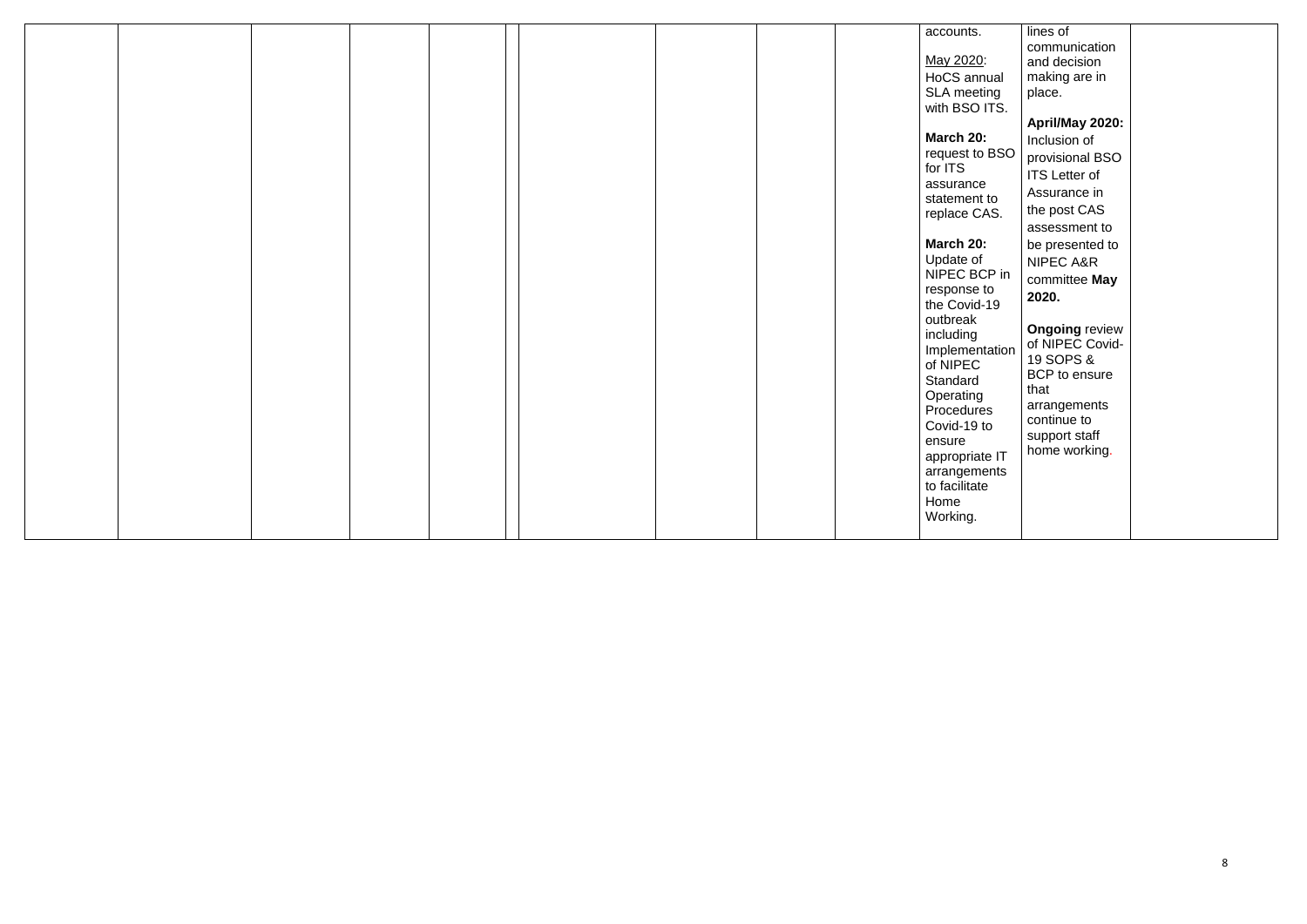|                                                                                       |                                                                                                                                    | 2. BASIC RISK INFORMATION                                     |                                                        |                                                                         | 2. RISK ASSESSMENT INFORMATION                                                                                                                                                                                                                  |                                                                  |                                                                                |                                                                                                     | <b>3. RISK RESPONSE INFORMATION</b>                                                                                                                                                                                                                                                                                                                                                                      |                                                                                                                                                                                                                                                                                                                                                                                                                                                                           |                                                                                                                                                   |  |
|---------------------------------------------------------------------------------------|------------------------------------------------------------------------------------------------------------------------------------|---------------------------------------------------------------|--------------------------------------------------------|-------------------------------------------------------------------------|-------------------------------------------------------------------------------------------------------------------------------------------------------------------------------------------------------------------------------------------------|------------------------------------------------------------------|--------------------------------------------------------------------------------|-----------------------------------------------------------------------------------------------------|----------------------------------------------------------------------------------------------------------------------------------------------------------------------------------------------------------------------------------------------------------------------------------------------------------------------------------------------------------------------------------------------------------|---------------------------------------------------------------------------------------------------------------------------------------------------------------------------------------------------------------------------------------------------------------------------------------------------------------------------------------------------------------------------------------------------------------------------------------------------------------------------|---------------------------------------------------------------------------------------------------------------------------------------------------|--|
| <b>Risk Number</b>                                                                    | <b>Risk Description /</b><br><b>Risk Event</b><br><b>Statement</b>                                                                 | Responsible                                                   | <b>Date</b><br><b>Reported</b><br>day-month-<br>year   | Last<br><b>Update</b><br>day-month-<br>year                             | <b>Impact Description</b>                                                                                                                                                                                                                       | Impact<br>Score                                                  | Probability<br>Score                                                           | <b>Level of Risk</b>                                                                                | <b>Completed</b><br><b>Actions</b>                                                                                                                                                                                                                                                                                                                                                                       | <b>Planned Future</b><br><b>Actions</b>                                                                                                                                                                                                                                                                                                                                                                                                                                   | <b>Risk Status</b><br>Open / Closed                                                                                                               |  |
| Provide a<br>unique<br>identifier for<br>risk                                         | A risk event<br>statement states (i)<br>what might happen<br>in the future and (ii)<br>its possible impact<br>on the organisation. | Name or title<br>of team<br>member<br>responsible for<br>risk | Enter the<br>date the<br>risk was<br>first<br>reported | Enter the<br>date the<br>risk (not<br>the entire<br>log) was<br>updated | List the specific<br>impact the risk could<br>have on the financial<br>Performance,<br><b>Reputational or</b><br>Opportunity.                                                                                                                   | Enter here the<br>score<br>according to<br>impact<br>definitions | <b>Enter here</b><br>the score<br>according<br>to<br>likelihood<br>definitions | <b>Enter here</b><br>the cum.<br>score i.e.<br>(L) Low;<br>(M) Medium<br>(H) High or<br>(E) Extreme | List, by date,<br>all actions<br>taken to<br>respond to<br>the risk. This<br>does not<br>include<br>assessing the<br>risk                                                                                                                                                                                                                                                                                | List, by date,<br>what will be<br>done in the<br>future to<br>respond to the<br>risk                                                                                                                                                                                                                                                                                                                                                                                      | State if the risk is open<br>(still might happen and<br>still has to be<br>managed); closed (has<br>passed or has been<br>successfully mitigated. |  |
| <b>Business</b><br><b>Objective:</b><br><b>Governance</b><br><b>Performance</b><br>R5 | Due to the NIPEC<br>Council membership<br>vacancies this could<br>have an impact on<br>the Governance of<br>the organisation.      | Chair of<br>Council                                           | 1 <sup>st</sup> April<br>2020                          | 14th July<br>2020                                                       | <b>Business</b><br><b>Objective:</b><br><b>Governance &amp;</b><br><b>Performance</b><br>Impact on quorum at<br>meetings and<br>therefore could raise<br>issues in regard to<br>organisational<br>governance,<br>performance and<br>reputation. | 3<br>(Moderate)                                                  | $\overline{2}$<br>(Unlikely)                                                   | 6<br>(M)                                                                                            | June 2020:<br>Update to<br>Council on<br>extension of<br>current terms<br>and plans to<br>advertise<br>current<br>vacancies.<br>Confirmation<br>from DoH<br>PAU that<br>Chair's and<br>non-executive<br>members'<br>terms<br>extended for<br>a further 12<br>months.<br>May 2020:<br>DoH sponsor<br>branch<br>advised that<br>the terms of 7<br>Council<br>members inc.<br>Chair will be<br>extended for | The filling of<br>Council<br>vacancies is the<br>responsibility of<br>the Public<br>Appointments<br>Unit and<br>NIPEC's<br>vacancies are<br>on their HSC<br>schedule for<br>action.<br>DoH Public<br>Appointments<br>Committee<br>determining<br>public<br>appointments<br>competitions for<br>2021 including<br>NIPEC.<br>Timeline to be<br>confirmed.<br><b>NIPEC Chair</b><br>will continue to<br>liaise with DoH<br>Sponsor Branch<br>to agree an<br>interim solution | <b>Open</b><br>Managed on an<br>ongoing basis.                                                                                                    |  |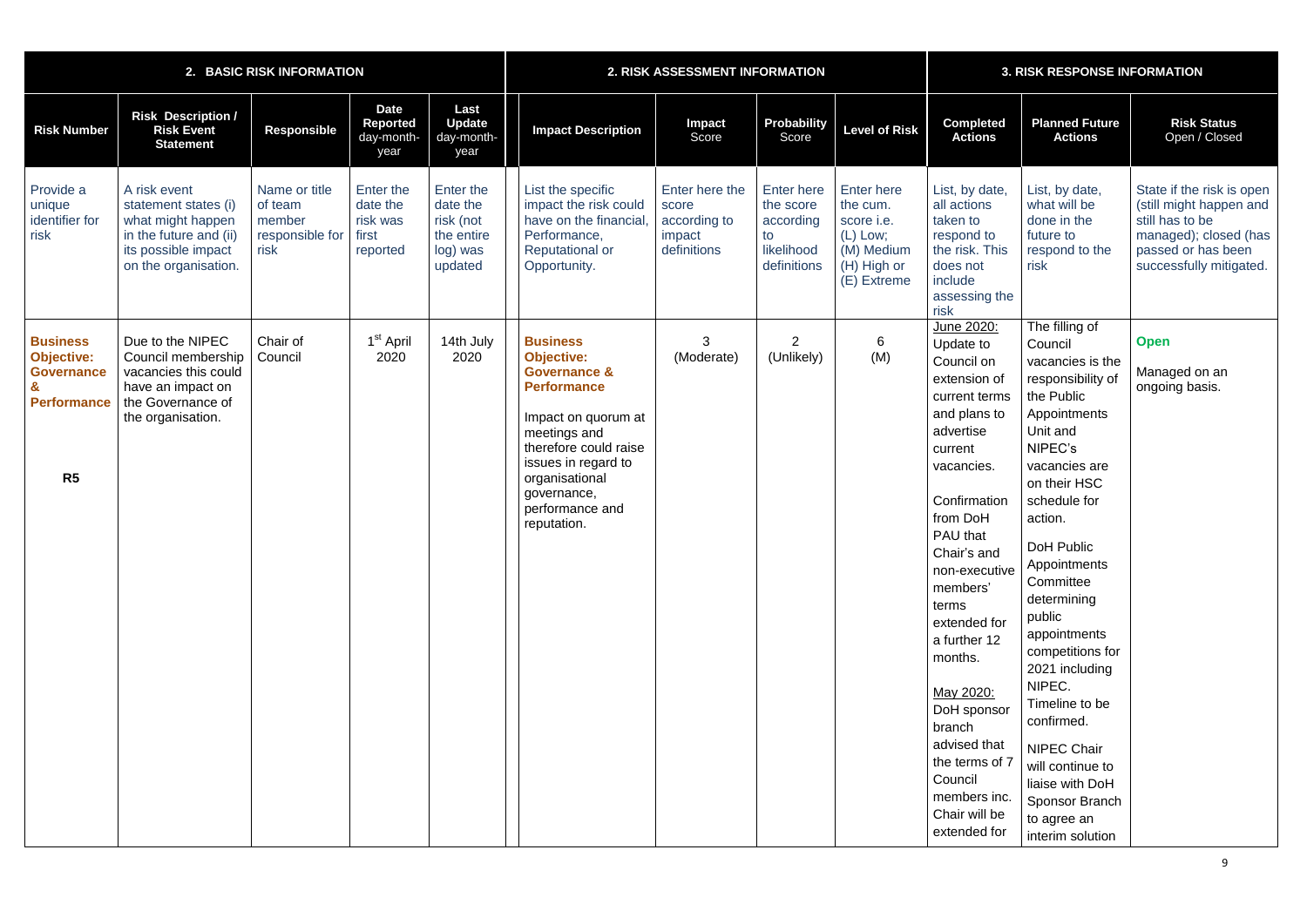|  |  | a further year<br>subject to<br>Ministerial<br>approval and<br>the<br>Commissione<br>r of Public<br>Appts. Where<br>necessary. |
|--|--|--------------------------------------------------------------------------------------------------------------------------------|
|  |  | April 2020:<br>CX wrote to<br>DoH sponsor<br>branch<br>requesting a<br>progress<br>update.                                     |
|  |  |                                                                                                                                |

| year        | pending the                 |
|-------------|-----------------------------|
| o           | outcome of PAU              |
| al          | competition.                |
| l and       |                             |
|             | This may be                 |
| sione       | delayed due to              |
| ic          | the                         |
| here/       | Government's                |
| ry.         | emergency                   |
|             | response of the<br>Covid-19 |
| <u> 20:</u> |                             |
| e to        | outbreak and re-            |
| nsor        | allocation of               |
|             | resources to                |
| ng a        | manage this.                |
|             |                             |
|             |                             |
|             |                             |
|             |                             |
|             |                             |
|             |                             |
|             |                             |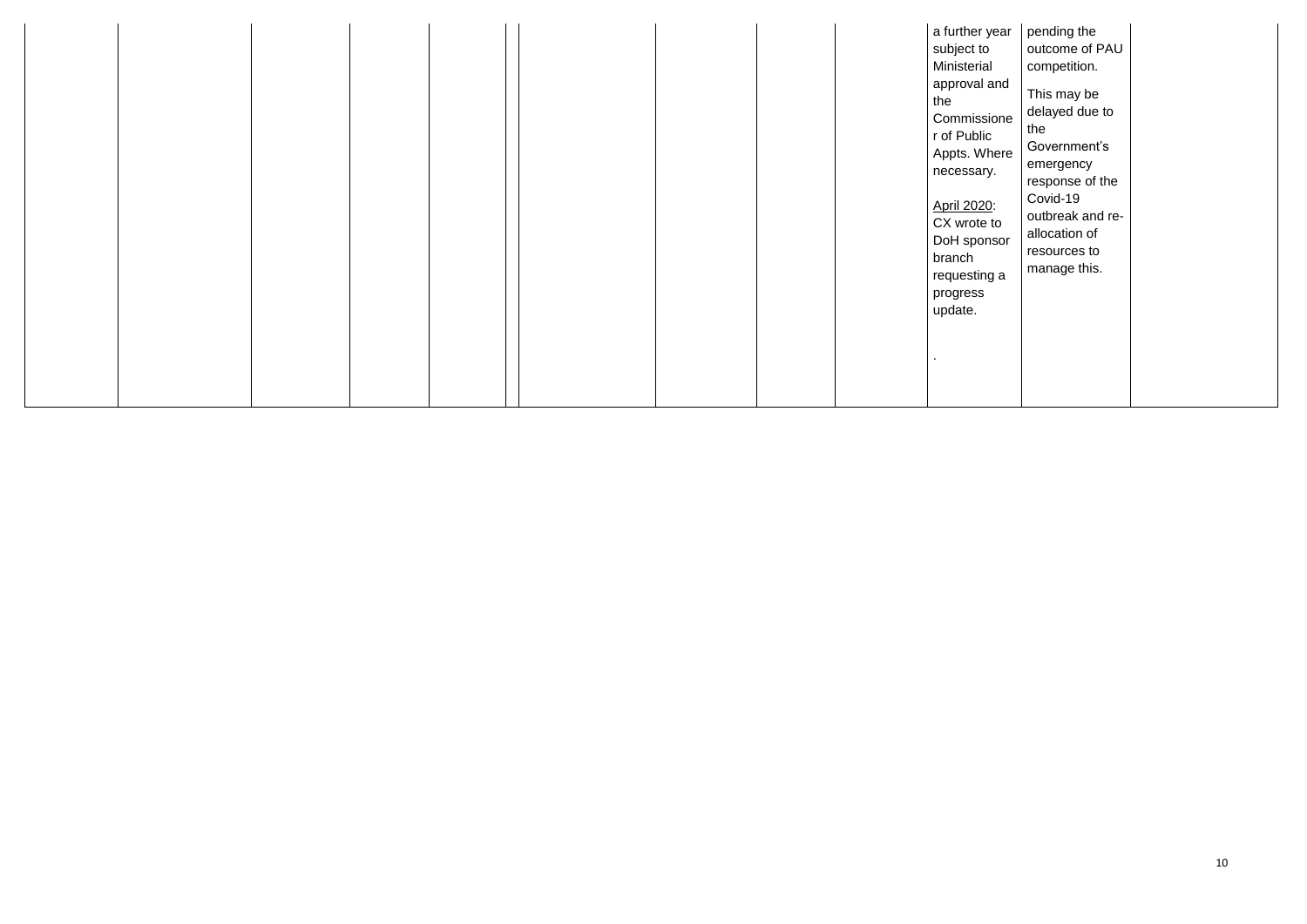| 1. BASIC RISK INFORMATION                                                                         |                                                                                                                                    |                                                               |                                                        | 2. RISK ASSESSMENT INFORMATION                                          |                                                                                                                                                                                         |                                                                  |                                                                                | <b>3. RISK RESPONSE INFORMATION</b>                                                                   |                                                                                                                                                                                                                                                                                                                                        |                                                                                                                                                        |                                                                                                                                                   |
|---------------------------------------------------------------------------------------------------|------------------------------------------------------------------------------------------------------------------------------------|---------------------------------------------------------------|--------------------------------------------------------|-------------------------------------------------------------------------|-----------------------------------------------------------------------------------------------------------------------------------------------------------------------------------------|------------------------------------------------------------------|--------------------------------------------------------------------------------|-------------------------------------------------------------------------------------------------------|----------------------------------------------------------------------------------------------------------------------------------------------------------------------------------------------------------------------------------------------------------------------------------------------------------------------------------------|--------------------------------------------------------------------------------------------------------------------------------------------------------|---------------------------------------------------------------------------------------------------------------------------------------------------|
| <b>Risk Number</b>                                                                                | <b>Risk Description /</b><br><b>Risk Event</b><br><b>Statement</b>                                                                 | <b>Responsible</b>                                            | <b>Date</b><br>Reported<br>day-month-<br>year          | Last<br><b>Update</b><br>day-month-<br>year                             | <b>Impact Description</b>                                                                                                                                                               | <b>Impact</b><br>Score                                           | <b>Probability</b><br>Score                                                    | <b>Level of Risk</b>                                                                                  | <b>Completed</b><br><b>Actions</b>                                                                                                                                                                                                                                                                                                     | <b>Planned Future</b><br><b>Actions</b>                                                                                                                | <b>Risk Status</b><br>Open / Closed                                                                                                               |
| Provide a<br>unique<br>identifier for<br>risk                                                     | A risk event<br>statement states (i)<br>what might happen<br>in the future and (ii)<br>its possible impact<br>on the organisation. | Name or title<br>of team<br>member<br>responsible for<br>risk | Enter the<br>date the<br>risk was<br>first<br>reported | Enter the<br>date the<br>risk (not<br>the entire<br>log) was<br>updated | List the specific<br>impact the risk could<br>have on the financial<br>Performance,<br><b>Reputational or</b><br>Opportunity.                                                           | Enter here the<br>score<br>according to<br>impact<br>definitions | <b>Enter here</b><br>the score<br>according<br>to<br>likelihood<br>definitions | <b>Enter here</b><br>the cum.<br>score i.e.<br>$(L)$ Low;<br>(M) Medium<br>(H) High or<br>(E) Extreme | List, by date,<br>all actions<br>taken to<br>respond to<br>the risk. This<br>does not<br>include<br>assessing the<br>risk                                                                                                                                                                                                              | List, by date,<br>what will be<br>done in the<br>future to<br>respond to the<br>risk                                                                   | State if the risk is open<br>(still might happen and<br>still has to be<br>managed); closed (has<br>passed or has been<br>successfully mitigated. |
| <b>Business</b><br><b>Objective:</b><br><b>Governance</b><br><b>Performance</b><br>R <sub>6</sub> | Staff Absence rate<br>to be below the<br>year-end target of<br>$3.5\%$ (which is a<br>0.2% reduction from<br>the $2019-20$ target) | Senior<br>Management<br>Team                                  | 1 <sup>st</sup> April<br>2020                          | 14th July<br>2020                                                       | <b>Business</b><br><b>Objective:</b><br><b>Governance &amp;</b><br><b>Performance</b><br>Performance could<br>be affected if the rate<br>was high due to<br>NIPEC being a small<br>ALB. | 2<br>(Minor)                                                     | $\overline{2}$<br>(Unlikely)                                                   | 4<br>(L)                                                                                              | June 2020:<br>Cumulative<br>absence to<br>May 2020<br>reported to<br>Council as<br>$0.64%$ .<br>May 2020:<br>April absence<br>figure<br>reported as<br>0%.<br><b>NIPEC's KPIs</b><br>contain this<br>target and the<br><b>KPIs are</b><br>reports to<br>each meeting<br>of:<br>• Business<br>Team<br>$- A&R$<br>committee<br>• Council | Monitored on a<br>monthly basis<br>by the Business<br>Team and<br>reported to each<br><b>Audit &amp; Risk</b><br>committee and<br>Council<br>meetings. | <b>Open</b><br>Managed on an<br>ongoing basis.                                                                                                    |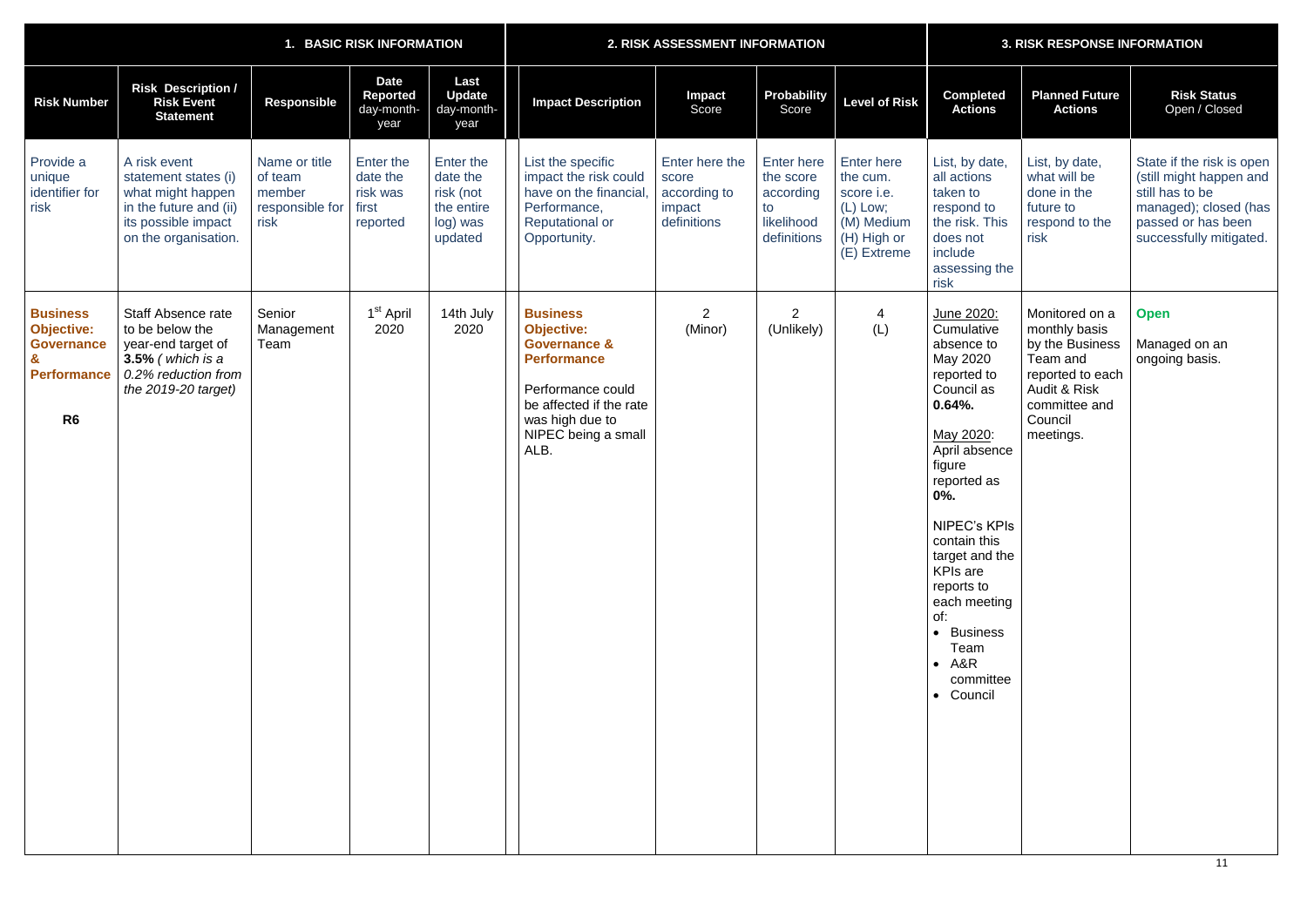|                                                                                       |                                                                                                                                    | 1. BASIC RISK INFORMATION                                     |                                                        |                                                                         | 2. RISK ASSESSMENT INFORMATION                                                                                                                                                                                                             |                                                                  |                                                                                |                                                                                              | <b>3. RISK RESPONSE INFORMATION</b>                                                                                                                                                                                                                                                                                                                                                                                  |                                                                                                                                                                          |                                                                                                                                                   |
|---------------------------------------------------------------------------------------|------------------------------------------------------------------------------------------------------------------------------------|---------------------------------------------------------------|--------------------------------------------------------|-------------------------------------------------------------------------|--------------------------------------------------------------------------------------------------------------------------------------------------------------------------------------------------------------------------------------------|------------------------------------------------------------------|--------------------------------------------------------------------------------|----------------------------------------------------------------------------------------------|----------------------------------------------------------------------------------------------------------------------------------------------------------------------------------------------------------------------------------------------------------------------------------------------------------------------------------------------------------------------------------------------------------------------|--------------------------------------------------------------------------------------------------------------------------------------------------------------------------|---------------------------------------------------------------------------------------------------------------------------------------------------|
| <b>Risk Number</b>                                                                    | <b>Risk Description /</b><br><b>Risk Event</b><br><b>Statement</b>                                                                 | <b>Responsible</b>                                            | <b>Date</b><br>Reported<br>day-month-<br>year          | Last<br><b>Update</b><br>day-month-<br>year                             | <b>Impact Description</b>                                                                                                                                                                                                                  | <b>Impact</b><br>Score                                           | Probability<br>Score                                                           | <b>Level of Risk</b>                                                                         | <b>Completed</b><br><b>Actions</b>                                                                                                                                                                                                                                                                                                                                                                                   | <b>Planned Future</b><br><b>Actions</b>                                                                                                                                  | <b>Risk Status</b><br>Open / Closed                                                                                                               |
| Provide a<br>unique<br>identifier for<br>risk                                         | A risk event<br>statement states (i)<br>what might happen<br>in the future and (ii)<br>its possible impact<br>on the organisation. | Name or title<br>of team<br>member<br>responsible for<br>risk | Enter the<br>date the<br>risk was<br>first<br>reported | Enter the<br>date the<br>risk (not<br>the entire<br>log) was<br>updated | List the specific<br>impact the risk could<br>have on the financial<br>Performance,<br><b>Reputational or</b><br>Opportunity.                                                                                                              | Enter here the<br>score<br>according to<br>impact<br>definitions | <b>Enter here</b><br>the score<br>according<br>to<br>likelihood<br>definitions | Enter here the<br>cum. score<br>i.e.<br>(L) Low;<br>(M) Medium<br>(H) High or<br>(E) Extreme | List, by date,<br>all actions<br>taken to<br>respond to the<br>risk. This<br>does not<br>include<br>assessing the<br>risk                                                                                                                                                                                                                                                                                            | List, by date,<br>what will be<br>done in the<br>future to<br>respond to the<br>risk                                                                                     | State if the risk is open<br>(still might happen and<br>still has to be<br>managed); closed (has<br>passed or has been<br>successfully mitigated. |
| <b>Business</b><br><b>Objective:</b><br><b>Governance</b><br><b>Performance</b><br>R7 | To achieve the<br>prompt payment<br>target for invoices<br>of:<br>$\cdot$ 95% for 30 days<br>$\bullet$ 70 % for 10 days            | <b>HCS with BSO</b><br>Shared<br>Services -<br>Payments       | 1 <sup>st</sup> April<br>2020                          | 14th July<br>2020                                                       | <b>Business</b><br><b>Objective:</b><br><b>Governance &amp;</b><br><b>Performance</b><br>Failure to meet the<br>targets would be<br>embarrassing for<br>NIPEC as a Public<br>body who are<br>required to meet the<br>Public sector target. | 3<br>(Moderate)                                                  | $\overline{2}$<br>(Unlikely)                                                   | $6\phantom{1}$<br>(M)                                                                        | July 2020:<br>Cumulative<br>figure to 30th<br><b>June 2020 is</b><br>100% for 30<br>day payments<br>and 97.1% for<br>10 day<br>payments.<br>May 2020:<br>Cumulative<br>figure to 31 <sup>st</sup><br>May is 100%<br>for 30 day<br>payments and<br>95.5% for 10<br>day<br>payments.<br><b>NIPEC's KPIs</b><br>are reports to<br>each meeting<br>of:<br>• Business<br>Team<br>• Audit & Risk<br>Committee<br>• Council | Monitored on<br>an ongoing<br>monthly basis<br>by the<br><b>Business</b><br>Team and<br>reported to<br>each Audit &<br><b>Risk committee</b><br>and Council<br>meetings. | <b>Open</b><br>Managed on an<br>ongoing basis.                                                                                                    |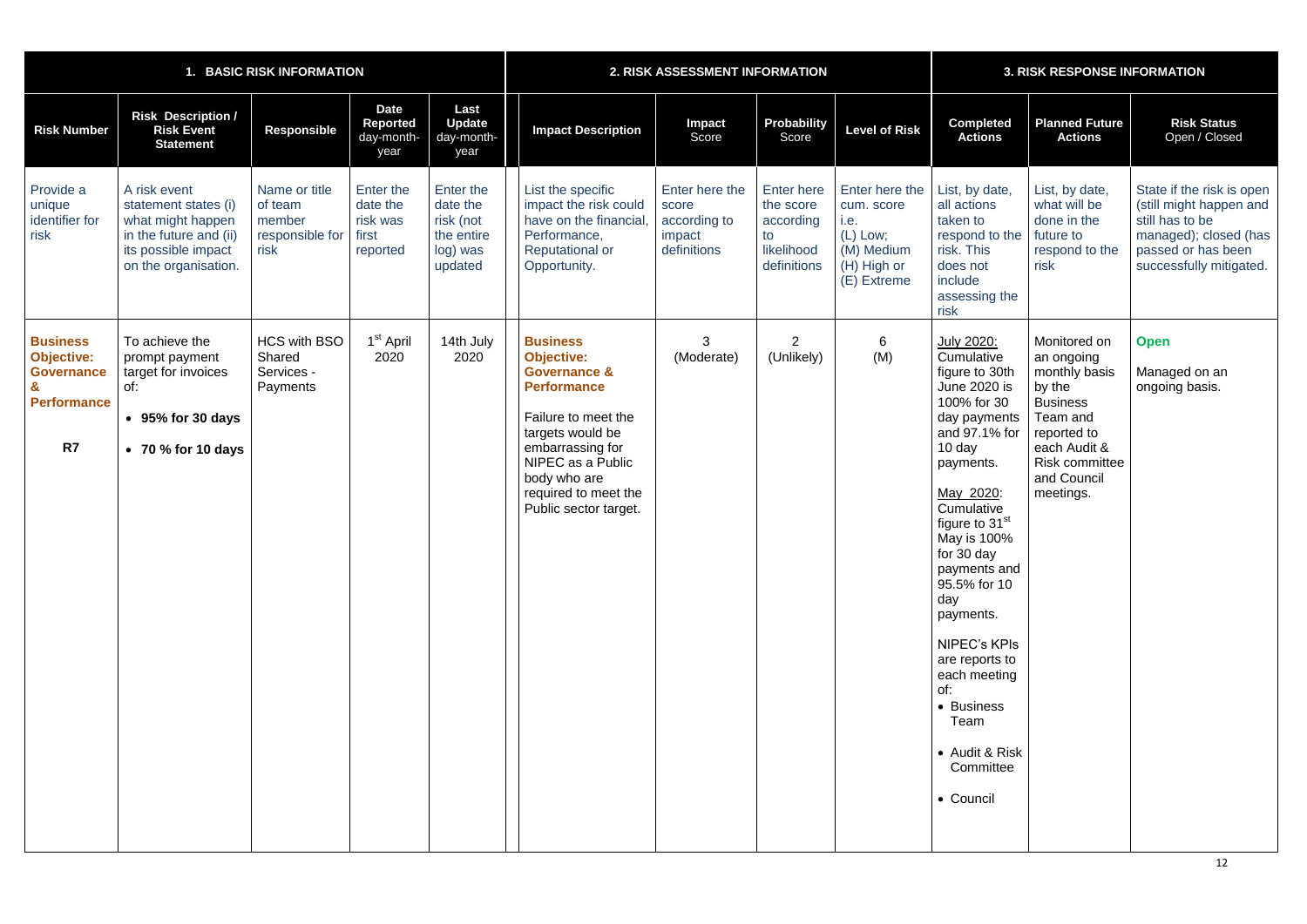| <b>1. BASIC RISK INFORMATION</b>                                                                      |                                                                                                                                                                                                                                                                                                                                                                                                                                |                                                               |                                                               | 2. RISK ASSESSMENT INFORMATION                                          |                                                                                                                                                                                                                                                                                                                                                                                                                                                                                                                                                                                                                                                                         |                                                                  |                                                                                | <b>3. RISK RESPONSE INFORMATION</b>                                                          |                                                                                                                                                                                                                                                                                                                                                                                                                                                                                            |                                                                                                                                                                                                                                                                                                                                                                                                                |                                                                                                                                                   |
|-------------------------------------------------------------------------------------------------------|--------------------------------------------------------------------------------------------------------------------------------------------------------------------------------------------------------------------------------------------------------------------------------------------------------------------------------------------------------------------------------------------------------------------------------|---------------------------------------------------------------|---------------------------------------------------------------|-------------------------------------------------------------------------|-------------------------------------------------------------------------------------------------------------------------------------------------------------------------------------------------------------------------------------------------------------------------------------------------------------------------------------------------------------------------------------------------------------------------------------------------------------------------------------------------------------------------------------------------------------------------------------------------------------------------------------------------------------------------|------------------------------------------------------------------|--------------------------------------------------------------------------------|----------------------------------------------------------------------------------------------|--------------------------------------------------------------------------------------------------------------------------------------------------------------------------------------------------------------------------------------------------------------------------------------------------------------------------------------------------------------------------------------------------------------------------------------------------------------------------------------------|----------------------------------------------------------------------------------------------------------------------------------------------------------------------------------------------------------------------------------------------------------------------------------------------------------------------------------------------------------------------------------------------------------------|---------------------------------------------------------------------------------------------------------------------------------------------------|
| <b>Risk Number</b>                                                                                    | <b>Risk Description /</b><br><b>Risk Event</b><br><b>Statement</b>                                                                                                                                                                                                                                                                                                                                                             | <b>Responsible</b>                                            | <b>Date</b><br>Reported<br>day-month-<br>year                 | Last<br><b>Update</b><br>day-month-<br>year                             | <b>Impact Description</b>                                                                                                                                                                                                                                                                                                                                                                                                                                                                                                                                                                                                                                               | Impact<br>Score                                                  | Probability<br>Score                                                           | <b>Level of Risk</b>                                                                         | <b>Completed</b><br><b>Actions</b>                                                                                                                                                                                                                                                                                                                                                                                                                                                         | <b>Planned Future</b><br><b>Actions</b>                                                                                                                                                                                                                                                                                                                                                                        | <b>Risk Status</b><br>Open / Closed                                                                                                               |
| Provide a<br>unique<br>identifier for<br>risk                                                         | A risk event<br>statement states (i)<br>what might happen<br>in the future and (ii)<br>its possible impact<br>on the organisation.                                                                                                                                                                                                                                                                                             | Name or title<br>of team<br>member<br>responsible for<br>risk | <b>Enter the</b><br>date the<br>risk was<br>first<br>reported | Enter the<br>date the<br>risk (not<br>the entire<br>log) was<br>updated | List the specific<br>impact the risk could<br>have on the financial,<br>Performance,<br><b>Reputational or</b><br>Opportunity.                                                                                                                                                                                                                                                                                                                                                                                                                                                                                                                                          | Enter here the<br>score<br>according to<br>impact<br>definitions | <b>Enter here</b><br>the score<br>according<br>to<br>likelihood<br>definitions | Enter here the<br>cum. score<br>i.e.<br>(L) Low;<br>(M) Medium<br>(H) High or<br>(E) Extreme | List, by date,<br>all actions<br>taken to<br>respond to the<br>risk. This<br>does not<br>include<br>assessing the<br>risk                                                                                                                                                                                                                                                                                                                                                                  | List, by date,<br>what will be<br>done in the<br>future to<br>respond to the<br>risk                                                                                                                                                                                                                                                                                                                           | State if the risk is open<br>(still might happen and<br>still has to be<br>managed); closed (has<br>passed or has been<br>successfully mitigated. |
| <b>Business</b><br><b>Objective</b><br><b>Governance</b><br>&<br><b>Performance</b><br>R <sub>8</sub> | NIPEC fails to<br>achieve the required<br>financial funding to<br>cover the remaining<br>implementation of<br>the FNFM project.<br>• Due to the size of<br>the funding<br>required this<br>would result in<br>NMC regulatory<br>requirement not<br>being supported<br>and if the project<br>is not ceased<br>within coming<br>weeks the<br>organisation<br>being in breach<br>of its Revenue<br><b>Resource Limit</b><br>(RRL) | CE and HCS                                                    | 27 April<br>2020                                              | 14th July<br>2020                                                       | <b>Business Objective</b><br><b>Governance &amp;</b><br><b>Performance - 5D</b><br>An opening RRL<br>letter dated 27 March<br>2020 advised NIPEC<br>of its opening RRL<br>for 2020-21. With the<br>following statement:<br>"This opening<br>allocation does not<br>provide funding for<br>those projects<br>funded from the<br>Department's<br><b>Transformation Fund</b><br>in 2018/19 and<br>2019/20 as these will<br>be subject to<br>separate evaluations,<br>and decisions on<br>which projects will<br>continue and<br>associated funding<br>will follow<br>separately."<br>NIPEC would not<br>have the resources<br>to support the DoH to<br>support adoption of | (Major)                                                          | 3<br>(Likely)                                                                  | 12<br>(H)                                                                                    | <u>July 2020:</u><br>Corresponden<br>ce received<br>from Sponsor<br><b>Branch</b><br>confirming<br>funding for the<br>project<br>available to<br>30 <sup>th</sup> Sept<br>2020.<br>June 2020:<br>Update to<br><b>NIPEC</b><br>Council<br>meeting on<br>current<br>position.<br>June 2020:<br>Correspondenc<br>e from CE to<br>DoH Sponsor<br><b>Branch</b><br>requesting<br>confirmation of<br>funding beyond<br>30 <sup>th</sup> June 2020.<br><b>NIPEC</b><br>regularly writes<br>to CNO | Monitored by<br>the CE &<br><b>Senior Team</b><br>and Chair<br>apprised of the<br>situation.<br>This will be<br>followed up<br>with DOH<br>Finance to<br>secure an<br>allocation letter<br>and Sponsor<br><b>Branch</b><br>ascertain the<br>funding<br>position from<br>30 September<br>2020,<br>If necessary<br>steps will be<br>taken to stand<br>down the<br>project to<br>ensure there is<br>no overspend. | <b>Open</b><br>Risk is currently being<br>managed on an<br>ongoing basis.                                                                         |